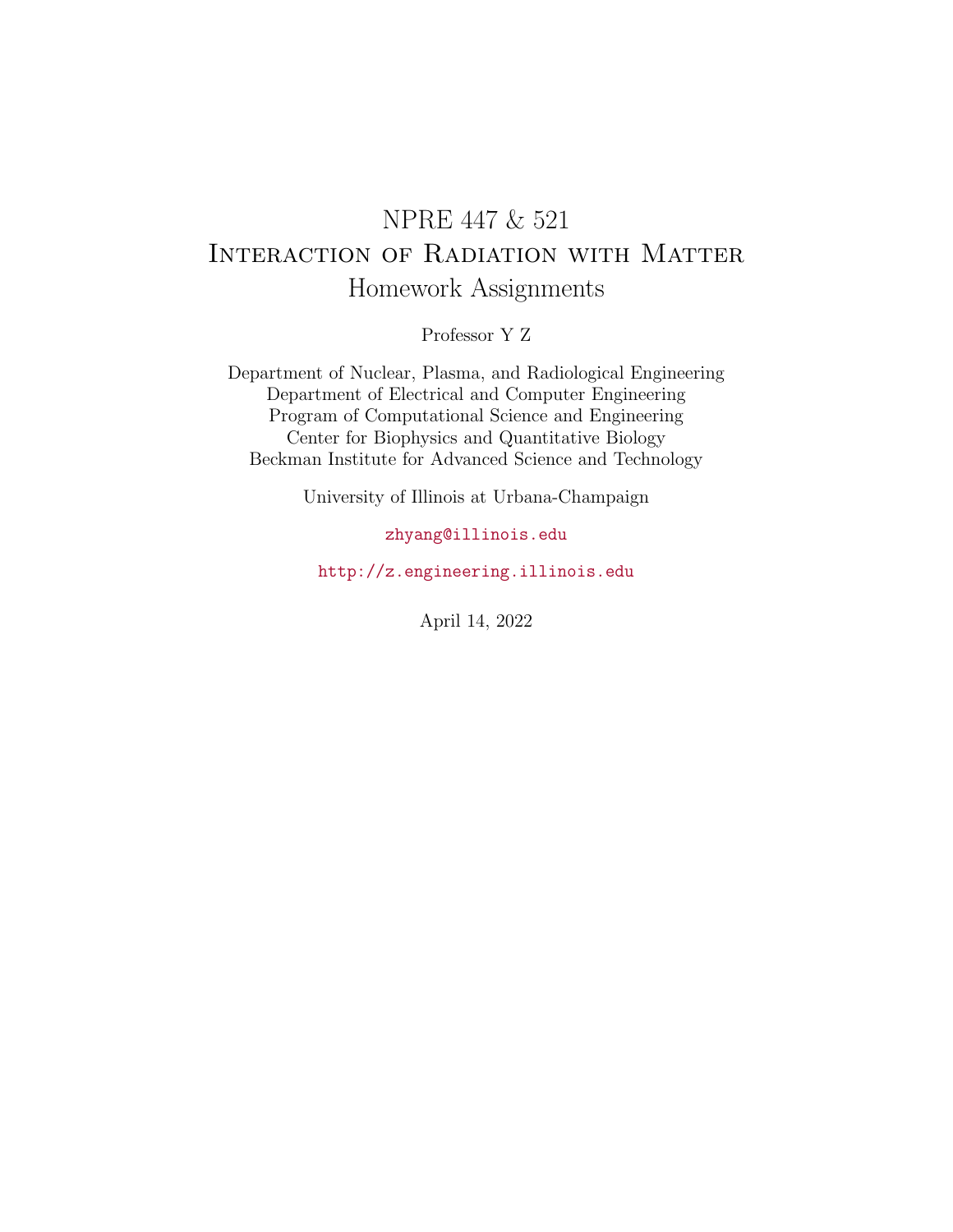#### Attention:

1. 447 students should ONLY solve the problems without asterisks, and will not receive extra credit for solving the problems with asterisks.

521 students should solve ALL problems.

- 2. Submit your homework pdf file to gradescope.com. The Entry Code is V8KYVG.
- 3. Explanation of the score: our brains typically consume about 0.2 Calories per minute. When actively thinking, our brains can kick it up to burning about 1 Calorie per minute. So instead of assigning each question with points, I will assign with Calories. For example, if a problem is given 10 Calories, it means you will need to burn about 10 Calories to solve the problem and the estimated time to solve the problem is about 10 minutes.
- 4. Because of the breath and depth of the content of the course, it is only possible to cover the essence during the lectures. One must read the relevant chapters in the textbooks to learn the details and gain deeper understandings. Some homework problems should be considered as supplementary or self-learning materials.

#### Readings:

D. J. Griffiths and D. F. Schroeter, Introduction to Quantum Mechanics, 3rd edition, Cambridge University Press (2018).

- The entire Chapter 1
- Section 2.1 and Section 2.2
- $\bullet$  \* Section 2.6

#### 1.1

Griffiths and Schroeter: Page 16, Problem 1.5. (30 Calories)

#### 1.2

Griffiths and Schroeter: Page 76, Problem 2.37. (30 Calories)

### 1.3 \*

Study Section 2.6 "The Finite Square Well" in Griffiths and Schroeter. Then consider a particle with energy  $E$  in rectangular barrier potential:

$$
V(x) = \begin{cases} V_0, & |x| \le a \\ 0, & |x| > a \end{cases}
$$

where  $a > 0$  and  $V_0 > 0$ . For each case  $0 < E < V_0$ ,  $E = V_0$ , and  $E > V_0$ , solve and sketch the wave functions, calculate the transmission and reflection coefficients  $T$  and  $R$ , and find out the behavior of T and R when  $V_0 \rightarrow \infty$ . (60 Calories)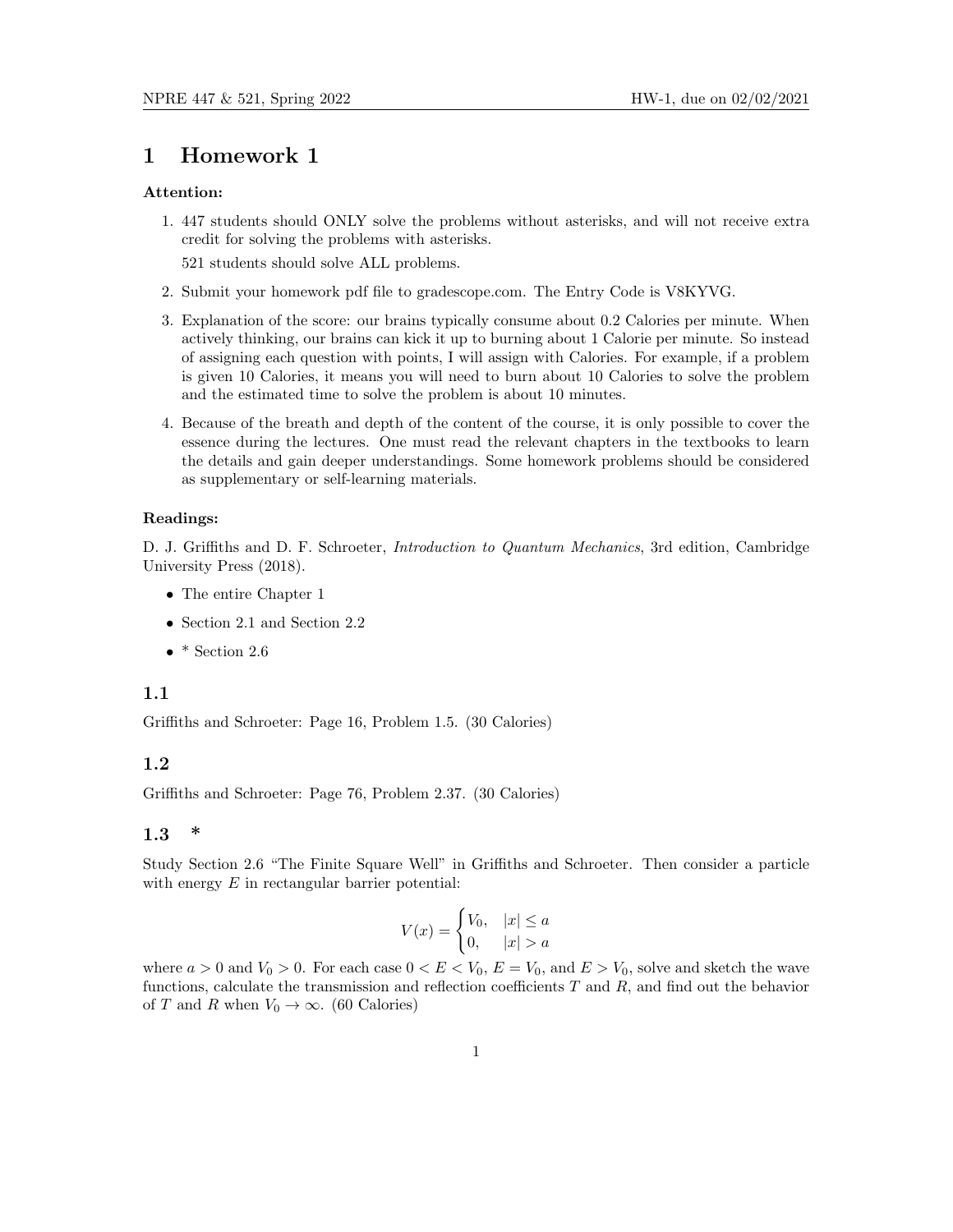#### Readings:

D. J. Griffiths and D. F. Schroeter, *Introduction to Quantum Mechanics*, 3rd edition, Cambridge University Press (2018).

• Section  $2.3.2$ 

#### 2.1

The Hamiltonian of a 1-dimensional quantum harmonic oscillator is

$$
H = \frac{p^2}{2m} + \frac{1}{2}m\omega^2 x^2
$$

1. Solve the time-independent Schrödinger equation using the analytic method to show the eigen state wave functions  $\psi_n(x)$  and the corresponding eigen energy  $E_n$  are

$$
\psi_n(x) = \frac{1}{\sqrt{2^n n!}} \left(\frac{\lambda}{\pi}\right)^{1/4} \exp\left(-\frac{1}{2}\lambda x^2\right) H_n\left(\sqrt{\lambda}x\right)
$$

$$
E_n = \left(n + \frac{1}{2}\right) \hbar \omega
$$

where  $\lambda = m\omega/\hbar$ ,  $H_n(x) = (-1)^n e^{x^2} \frac{d^n}{dx^n} e^{-x^2}$  are the Hermite polynomials. (30 Calories)

- 2. For  $n = 0, 1, 2$ , write down  $\psi_n(x)$  explicitly, produce computer plots of the wave functions  $\psi_n(x)$  and the square of the wave functions  $|\psi_n(x)|^2$  on top of the potential. Attach your code. (15 Calories)
- 3. For  $n = 0, 1, 2$ , check the orthogonality of  $\psi_n(x)$  by explicit integrations. (15 Calories)
- 4. For  $n = 0, 1, 2$ , compute  $\langle x \rangle$ ,  $\langle x^2 \rangle$ ,  $\sigma_x$ ,  $\langle p \rangle$ ,  $\langle p^2 \rangle$ ,  $\sigma_p$ . Compute the uncertainty relation quantity  $\sigma_x \sigma_p$ . Check whether the uncertainty relation is satisfied. Which state is closest to the uncertainty limit? (15 Calories)
- 5. For  $n = 0, 1, 2$ , compute the expectation values of the kinetic energy  $\langle T \rangle$  and the potential energy  $\langle V \rangle$  by explicit integrations. (15 Calories)
- 6. If the particle starts out in the initial state

$$
\Psi(x,0) = A [3\psi_0(x) + 4\psi_1(x)]
$$

what is A? what is  $\Psi(x,t)$ ? If we measure the energy of this particle, what values may we get and with what probabilities? What's the expectation value of  $\langle H \rangle$ ? (20 Calories)

### 2.2

Griffiths and Schroeter: Page 54, Problem 2.14. (20 Calories)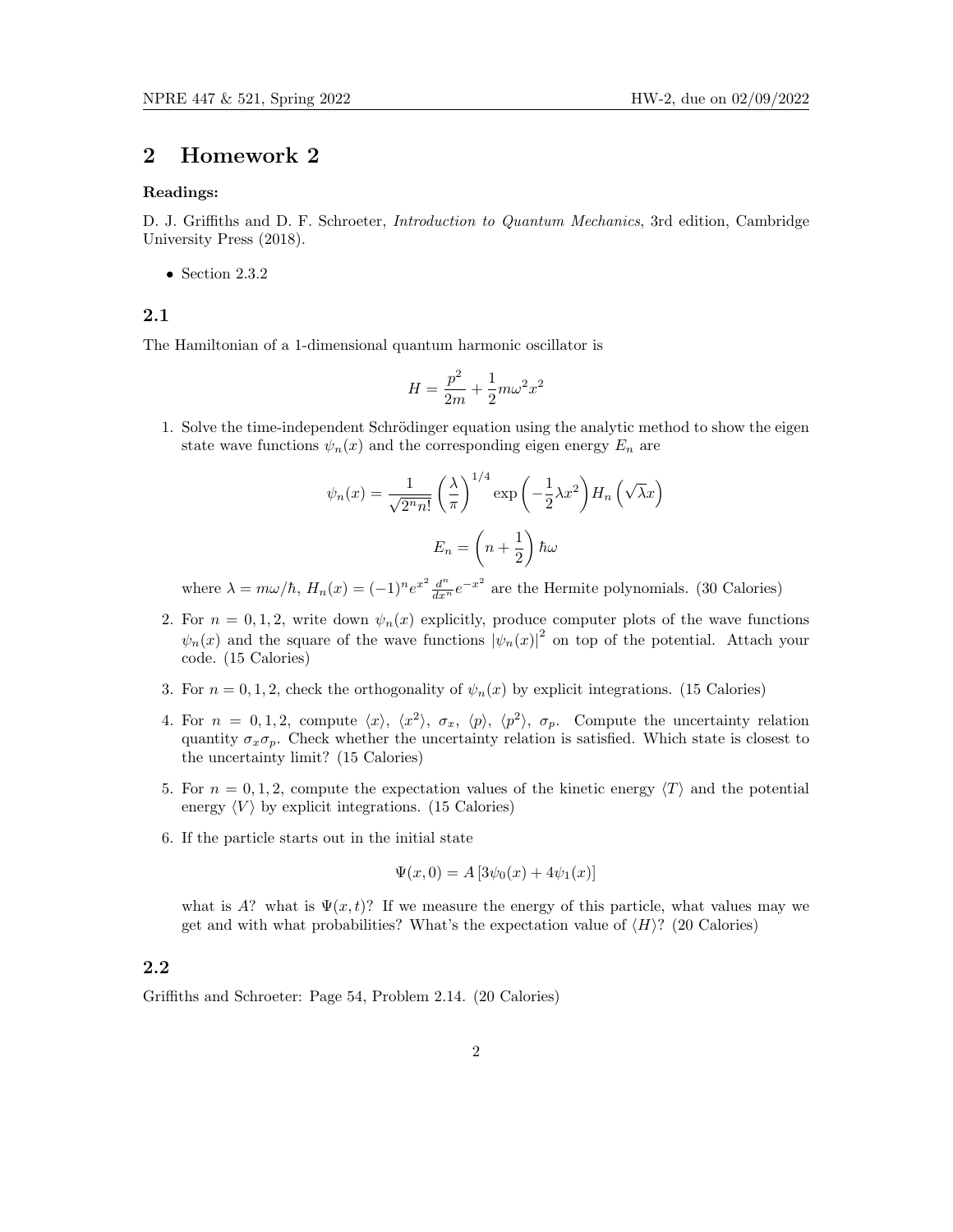#### Readings:

D. J. Griffiths and D. F. Schroeter, *Introduction to Quantum Mechanics*, 3rd edition, Cambridge University Press (2018).

• Section 2.3.1

### 3.1

Let's reconsider the 1-dimensional quantum harmonic oscillator

$$
H = T + V = \frac{p^2}{2m} + \frac{1}{2}m\omega^2 x^2
$$

using the ladder operators

$$
a = \sqrt{\frac{m\omega}{2\hbar}} \left( x + \frac{ip}{m\omega} \right)
$$

$$
a^{\dagger} = \sqrt{\frac{m\omega}{2\hbar}} \left( x - \frac{ip}{m\omega} \right)
$$

- 1. Solve x and p in terms of a and  $a^{\dagger}$ . Show that the Hamiltonian operator can be written in terms of the ladder operators  $H = (N + \frac{1}{2})\hbar\omega$ , where  $N = a^{\dagger}a$ . (10 Calories)
- 2. Compute  $[a, a^{\dagger}], [N, a],$  and  $[N, a^{\dagger}],$  where  $N = a^{\dagger} a$ . (15 Calories)
- 3. Show that the energy eigenstates are  $|n\rangle = \frac{1}{\sqrt{2}}$  $\frac{1}{n!}(a^{\dagger})^n|0\rangle$  and the energy eigenvalues are  $E_n =$  $(n+\frac{1}{2})\hbar\omega$ . (20 Calories)
- 4. Sketch the wave functions of the first three eigen states  $(n = 0, 1, and 2)$  in a harmonic potential. (5 Calories)
- 5. For the  $n^{\text{th}}$  energy eigenstate  $|n\rangle$ , compute the expectation values of  $\langle n|x|n\rangle$ ,  $\langle n|x^2|n\rangle$ ,  $\langle n|p|n\rangle$ ,  $\langle n|p^2|n\rangle$ , and the uncertainty relation quantity  $\sigma_x\sigma_p$ . (10 Calories)
- 6. For the  $n^{\text{th}}$  energy eigenstate  $|n\rangle$ , compute the expectation values of the kinetic energy  $\langle n|T|n\rangle$ and the potential energy  $\langle n|V|n\rangle$ . (10 Calories)
- 7. If the particle starts out in the initial state

$$
|\Psi(t=0)\rangle = \frac{1}{\sqrt{2}}|0\rangle + \frac{1}{\sqrt{2}}|1\rangle
$$

what is its state at time  $t$ ? If we perform measurements of the total energy of the system at time t, what do we get? Do they depend on time?  $(10 \text{ Calories})$ 

8. Give one physical example of such quantum harmonic oscillators. Hint: one of such examples is a nuclear material. (10 Calories)

#### 3.2

Griffiths and Schroeter: Page 60, Problem 2.17. (10 Calories)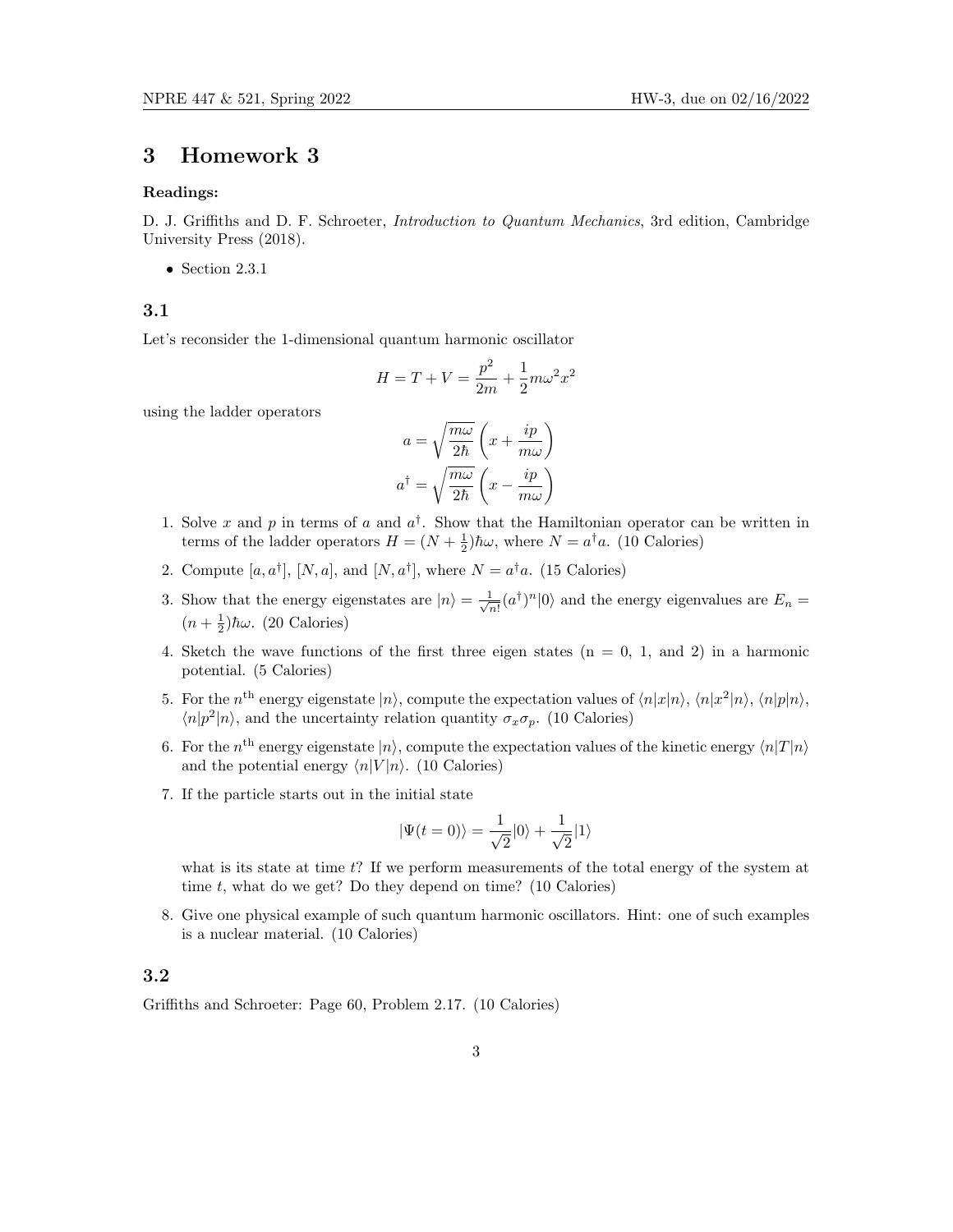#### Readings:

D. J. Griffiths and D. F. Schroeter, *Introduction to Quantum Mechanics*, 3rd edition, Cambridge University Press (2018).

- Section 2.4
- Section 2.5

### 4.1

Griffiths and Schroeter: Page 69, Problem 2.22. (30 Calories)

#### 4.2

In atomic and nuclear physics, many systems can be described by pseudo-potentials, such as the Fermi pseudo-potential  $V(r) = \frac{2\pi\hbar^2}{m} b\delta(r)$  used in describing neutron scattering processes, where b is the bound scattering length. Let's consider a particle with mass m in the 1-dimensional  $\delta$ -potential

$$
V(x) = -\alpha \delta(x)
$$

where  $\alpha > 0$  is the strength of the potential with the dimension of [EL].

- 1. Compute the bound state  $(E < 0)$  wave function and the corresponding eigen energy level(s). (30 Calories)
- 2. Compute the probability current of the wave function in Part 1. Explain the physical meaning of the result. (5 Calories)
- 3. Compute the transmitted and reflected wave functions of an incoming plane wave  $\psi_i(x)$  $Ae^{ikx}$  ( $E > 0$ , scattering state). (30 Calories)
- 4. Compute the probability current on both sides of the potential in Part 3. Explain the physical meaning of the result. (10 Calories)
- 5. Compute the transmission coefficient  $T$  and reflection coefficient  $R$  in Part 3. (10 Calories)
- 6. Perform dimensional analysis on the eigen energy computed in Part 1, and the transmission and reflection coefficients computed in Part 5. (10 Calories)
- 7. What's the asymptotic behavior of T and R if the potential is very deep, i.e.  $\alpha \to \infty$ ? Explain the physical meaning. (5 Calories)
- 8. If we flip the potential, i.e. let  $\alpha < 0$ , do we still have bound states? How about the scattering state? (10 Calories)

#### 4.3

Griffiths and Schroeter: Page 60, Problem 2.20. (40 Calories)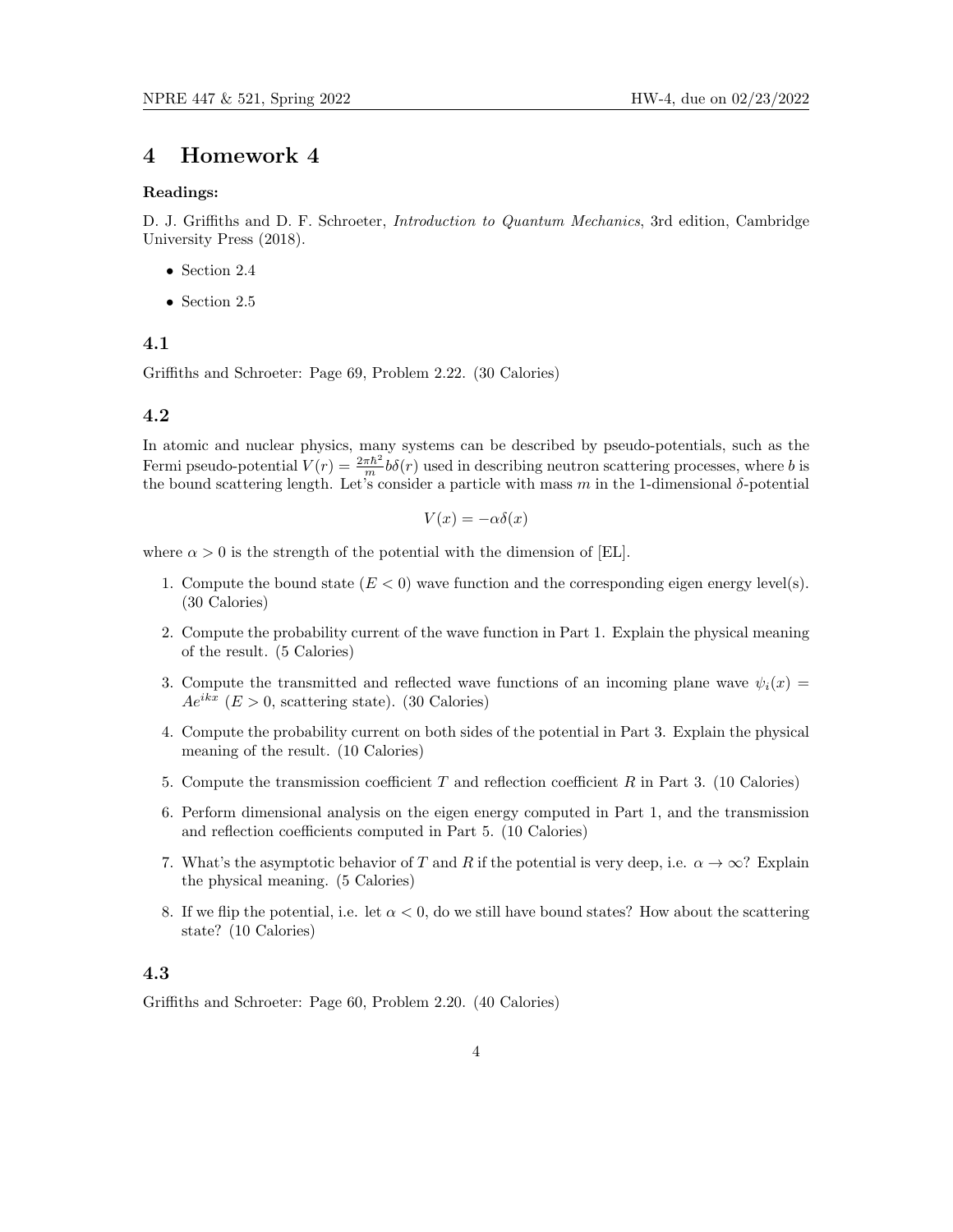### 4.4

1. From the continuity equation

$$
\frac{\partial \rho}{\partial t} + \nabla \cdot \mathbf{J} = 0
$$

derive the probability current

$$
\mathbf{J} = \frac{i\hbar}{2m}(\Psi \nabla \Psi^* - \Psi^* \nabla \Psi) = \frac{\hbar}{m} \text{Im}\{\Psi^* \nabla \Psi\}
$$

(10 Calories)

- 2. Compute the probability current for the plain wave  $\Psi(x,t) = e^{i(kx \omega t)}$ . (10 Calories)
- 3. Compute the probability current for the spherical wave  $\Psi(\mathbf{r},t) = e^{i(\mathbf{k}\cdot\mathbf{r}-\omega t)}/r$ . (10 Calories)

### 4.5 \*

Griffiths and Schroeter: Page 22, Problem 1.14. (30 Calories)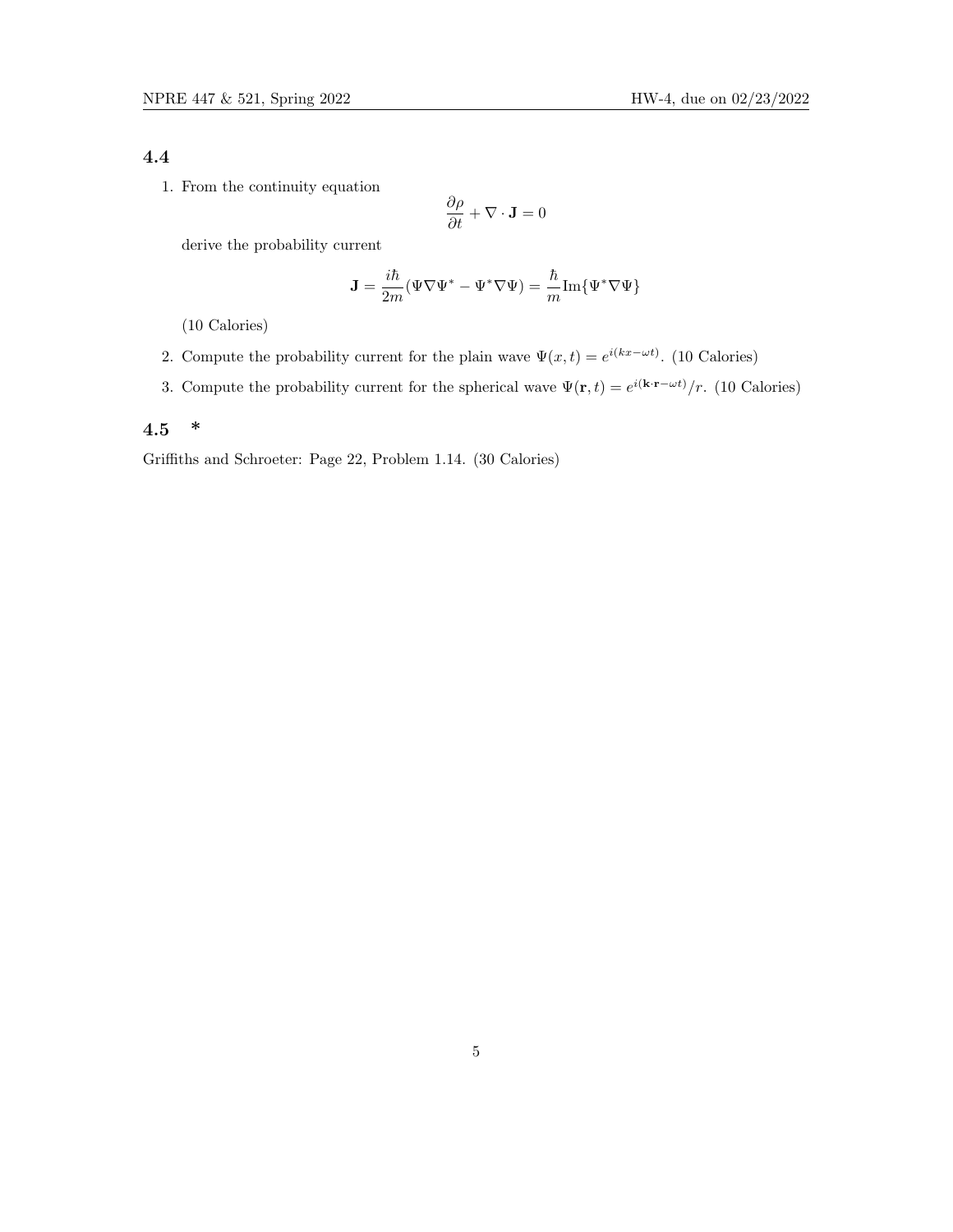#### Readings:

D. J. Griffiths and D. F. Schroeter, *Introduction to Quantum Mechanics*, 3rd edition, Cambridge University Press (2018).

- Section 3.1
- Section 3.2
- Section 3.3
- Section 3.4
- Section 3.6

### 5.1

Griffiths and Schroeter: Page 120, Problem 3.25. (30 Calories)

### 5.2

Griffiths and Schroeter: Page 120, Problem 3.26. (30 Calories)

#### 5.3

Griffiths and Schroeter: Page 128, Problem 3.44. (30 Calories)

#### 5.4 \*

Consider a two-state system (e.g. a neutron or a proton with spin  $1/2$ ) with the following Hamiltonian H = 1(|↑i h↑| + |↓i h↓|) + 2(|↑i h↓| + |↓i h↑|)

$$
H=\epsilon_1(\ket{\uparrow}\bra{\uparrow}+\ket{\downarrow}\bra{\downarrow})+\epsilon_2(\ket{\uparrow}\bra{\downarrow}+\ket{\downarrow}\bra{\uparrow})
$$

- 1. What is the matrix representation of H in the  $|\uparrow\rangle$  and  $|\downarrow\rangle$  basis? (10 Calories)
- 2. Are  $|\uparrow\rangle$  and  $|\downarrow\rangle$  the eigen states of this system? If not, what are the eigen states and their corresponding eigen energies? (10 Calories)
- 3. If the system starts out in state  $|\Psi(0)\rangle = A(3|\uparrow\rangle + 4|\downarrow\rangle)$  for some constant A,
	- (a) Determine the constant A? (10 Calories)
	- (b) What is the time-dependent solution  $|\Psi(t)\rangle$ ? (10 Calories)
	- (c) If we perform a measurement of the energy of the particle, what values may we get and with what probabilities? What's the expectation value  $\langle H \rangle$ ? (10 Calories)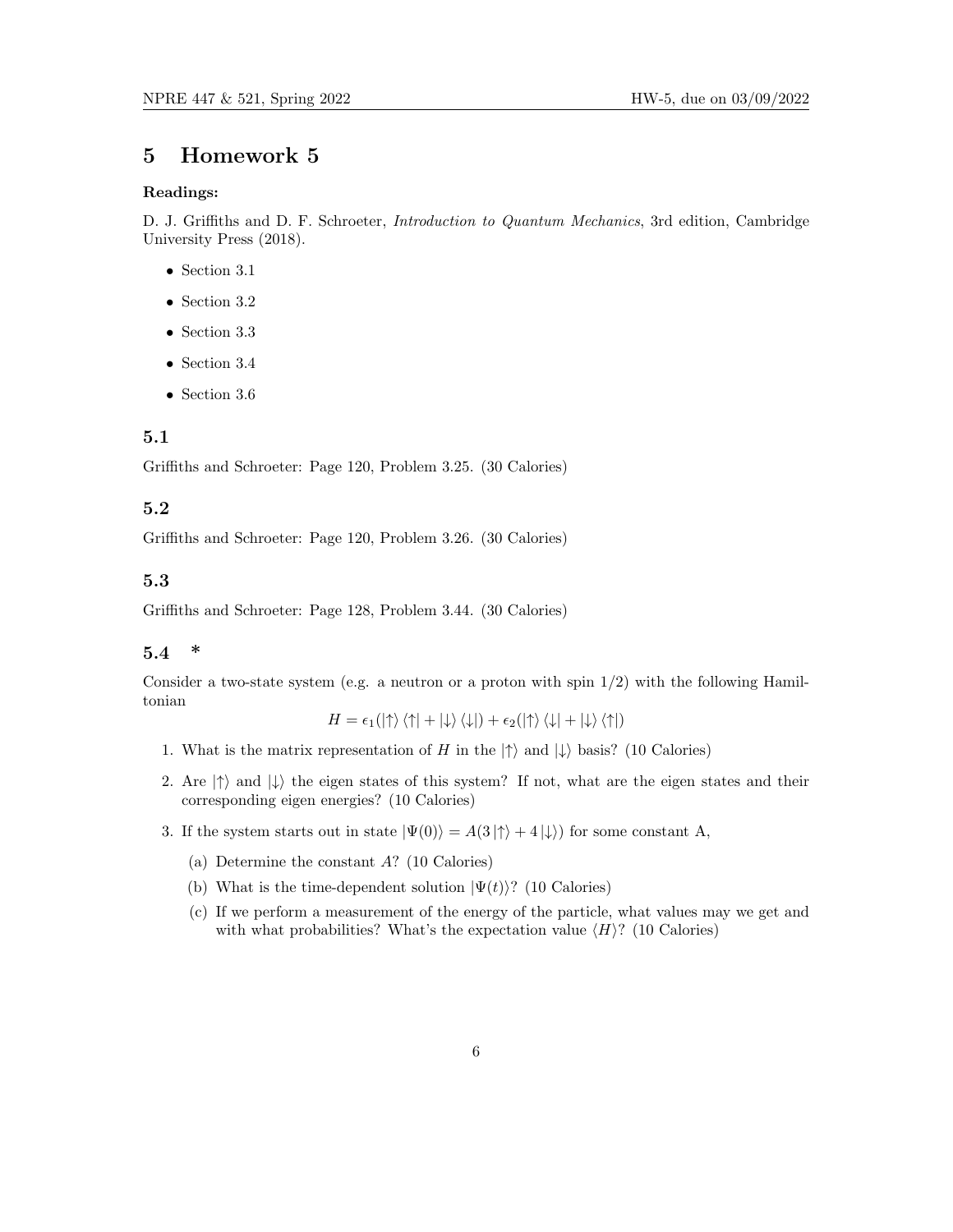#### Readings:

D. J. Griffiths and D. F. Schroeter, Introduction to Quantum Mechanics, 3rd edition, Cambridge University Press (2018).

• Section 3.5

### 6.1

Griffiths and Schroeter: Page 124, Problem 3.33. (30 Calories)

### 6.2

Griffiths and Schroeter: Page 108, Problem 3.14. (30 Calories)

#### 6.3

Macroscopic Quantum World: The Planck constant (reduced)  $\hbar \approx 1 \times 10^{-34}$  J·s plays a fundamental role in quantum mechanics. Imagine that one day you are teletransported to another universe, where the reduced Planck constant is  $10^{34}$  times larger, i.e.  $\hbar \approx 1$  J · s. Let's picture what strange phenomena you would expect.

1. First, derive the uncertainty principle

$$
\sigma_A\sigma_B\geq \frac{1}{2}\left|\langle [A,B]\rangle\right|
$$

and state its the significance. (20 Calories)

- 2. Suppose you have a jar of candies in this quantum world. When you open the jar, estimate the escape velocities of the candies. Do you need to be careful when opening the jar? (A typical weight of a candy is 1 gram. A typical size of a jar is 10 cm.) (10 Calories)
- 3. Use your imagination, describe another two strange phenomena you would expect in this quantum world. Be as quantitative as possible. (20 Calories)

### 6.4 \*

Griffiths and Schroeter: Page 124, Problem 3.34. (30 Calories)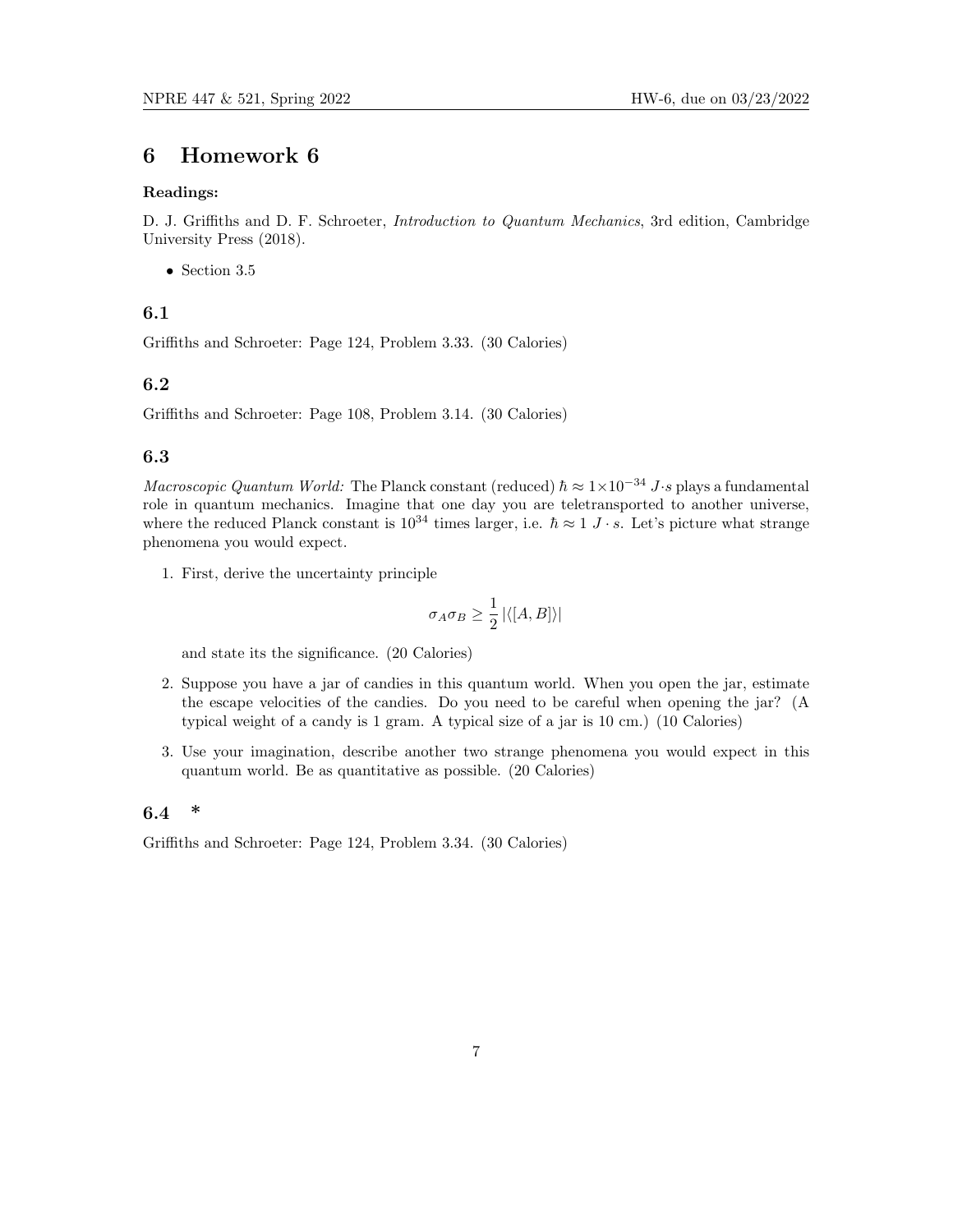#### Readings:

D. J. Griffiths and D. F. Schroeter, *Introduction to Quantum Mechanics*, 3rd edition, Cambridge University Press (2018).

- Section 4.1
- Section 4.2
- Section 4.3

#### 7.1

Read Chapter 4.1, 4.2, and 4.3 of Griffiths and Schroeter carefully and study how to solve the eigenstates of hydrogen atom. Summarize the solutions of the eigen wavefunctions, energy, and angular momentum. Explain their physical meanings. (No need to solve the equations.) (30 Calories)

### 7.2

- 1. Use the recursive relation to work out the radial wave functions of the Hydrogen atom  $R_{10}(r)$ ,  $R_{20}(r)$ , and  $R_{21}(r)$ . Normalize them. (30 Calories)
- 2. For each of the above states, compute  $\langle r \rangle$  and  $\langle r^2 \rangle$ . Express the the answers in terms of the Bohr radius. (30 Calories)

#### 7.3 Spherical harmonics

Produce pseudocolor plots (also called density plots) of the real, imaginary, and absolute values of the spherical harmonics  $Y_l^m(\theta, \phi)$  on a unit sphere for  $l = 0, 1, 2, 3$  and all the allowed m. The color should be mapped to the values of  $Y_l^m(\theta, \phi)$ . Attach your code. (20 Calories)

Example: [https://en.wikipedia.org/wiki/Spherical](https://en.wikipedia.org/wiki/Spherical_harmonics#/media/File:Spherical_harmonics.png) harmonics#/media/File:Spherical harmonics.png Tips:

- In Mathematica, try SphericalPlot3D[] by setting  $r = 1$  and with the ColorFunction option.
- In python/matplotlib, try plot\_surface() by setting  $r = 1$  during the coordinate conversion (sph2cart()) and with the the surface color option.
- In Matlab, try surf() by by setting  $r = 1$  during the coordinate conversion (sph2cart()) and with the color option.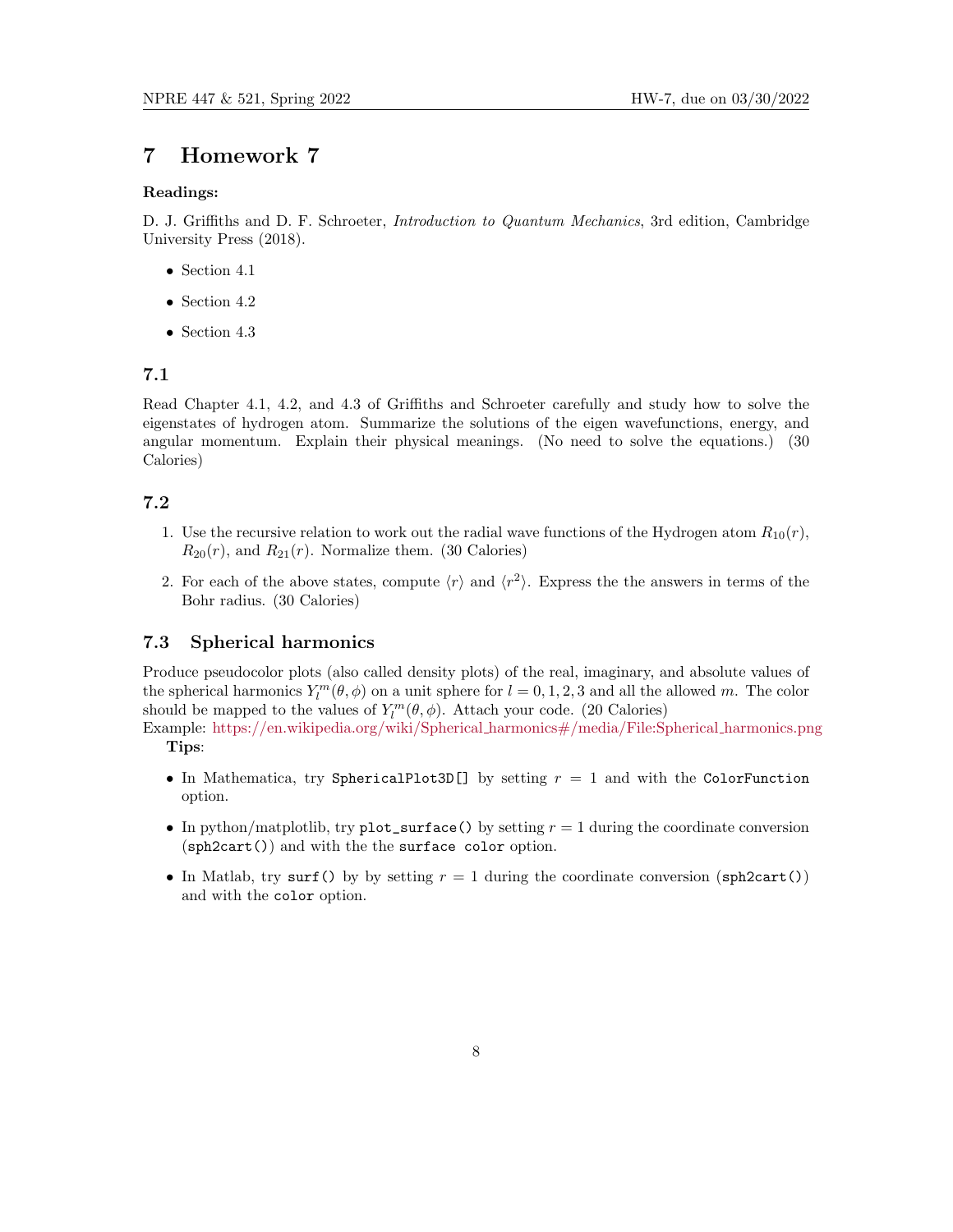### 7.4 Hydrogen atomic orbital

1. Optional: Produce 3D translucent pseudocolor plots (also called density plots) of the real, imaginary, absolute value, and absolute value squared (probability density) of the hydrogen atomic orbitals  $\psi_{nlm}(r, \theta, \phi)$  for  $n = 0, 1, 2, 3$  and all the allowed l and m. The color should be mapped to the values of the function. Attach your code. (0 Calories)

Example: [https://en.wikipedia.org/wiki/File:Atomic-orbital-clouds](https://en.wikipedia.org/wiki/File:Atomic-orbital-clouds_spdf_m0.png) spdf m0.png

Tips:

- In Mathematica, try DensityPlot3D[].
- 2. Produce 2D cut (along the z−x plane) pseudocolor plots (also called density plots) of the real, imaginary, absolute value, and absolute value squared (probability density) of the hydrogen atomic orbitals  $\psi_{nlm}(r, \theta, \phi)$  for  $n = 0, 1, 2, 3$  and all the allowed l and m. The color should be mapped to the values of the function. Attach your code. (20 Calories)

Example: [https://en.wikipedia.org/wiki/Atomic](https://en.wikipedia.org/wiki/Atomic_orbital#/media/File:Hydrogen_Density_Plots.png) orbital#/media/File:Hydrogen Density Plots.png Tips:

- In Mathematica, try DensityPlot[].
- In python/matplotlib, try pcolor().
- In Matlab, try pcolor().
- 3. Produce 3D isosurface plots of the real, imaginary, absolute value, and absolute value squared (probability density) of the hydrogen atomic orbitals  $\psi_{nlm}(r, \theta, \phi)$  for  $n = 0, 1, 2, 3$  and all the allowed  $l$  and  $m$ . Attach your code. (20 Calories)

Example: [https://en.wikipedia.org/wiki/Atomic](https://en.wikipedia.org/wiki/Atomic_orbital#Orbitals_table)\_orbital#Orbitals\_table

Tips:

- In Mathematica, try ContourPlot3D[].
- In python/mayavi, try iso\_surface().
- In Matlab, try isosurface().

### 7.5

Griffiths and Schroeter: Page 155, Problem 4.19. (20 Calories)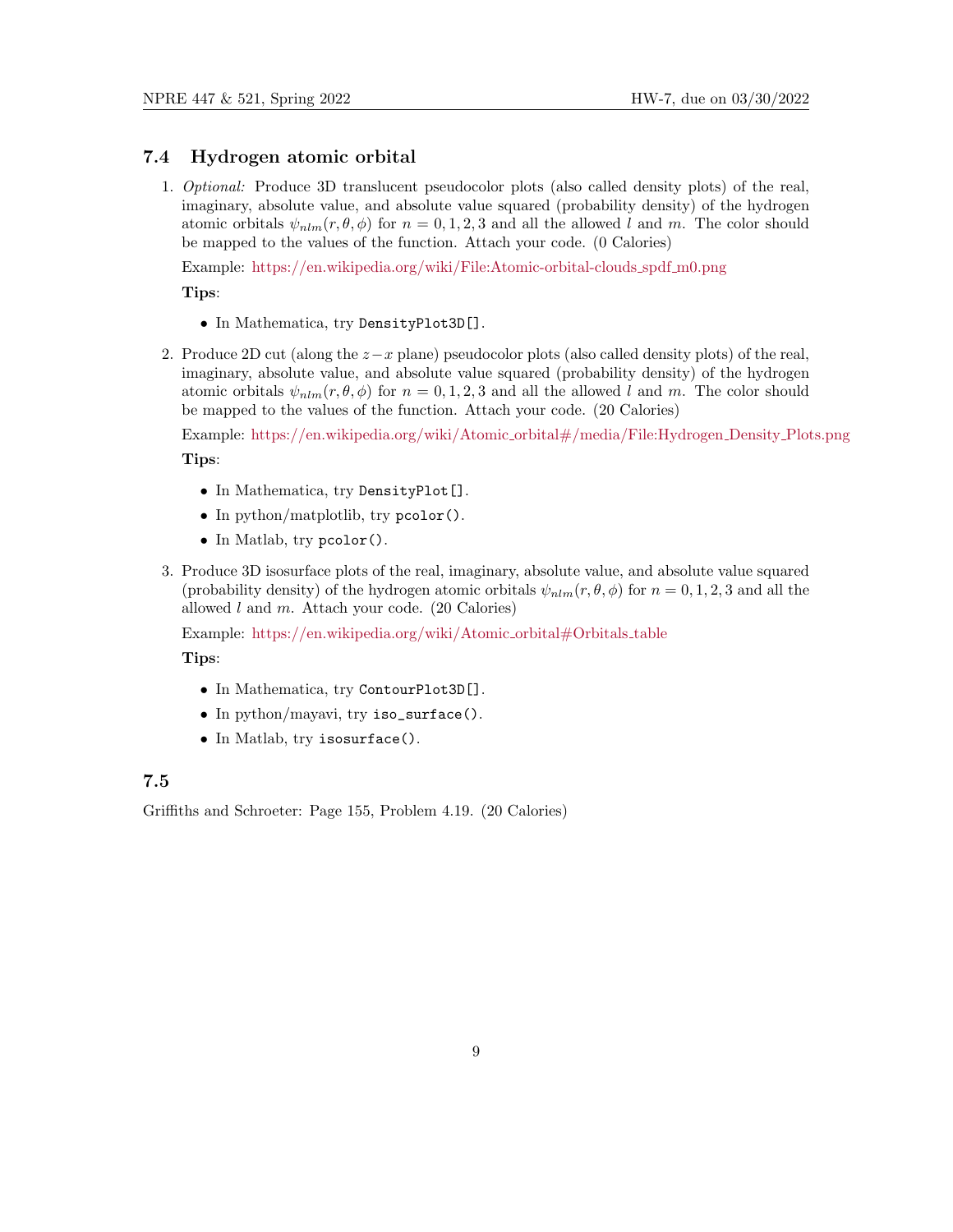#### Readings:

D. J. Griffiths and D. F. Schroeter, Introduction to Quantum Mechanics, 3rd edition, Cambridge University Press (2018).

• Section 4.3

### 8.1

- 1. Prove  $[L_x, L_y] = i\hbar L_z$  (5 Calories)
- 2. Prove  $[L^2, L_z] = 0$  (5 Calories)
- 3. Use the ladder operators, prove  $L^2|l,m\rangle = \hbar^2 l(l+1)|l,m\rangle$  and  $L_z|l,m\rangle = \hbar m|l,m\rangle$  (30 Calories)
- 4. Prove  $L_{\pm}|l,m\rangle = \hbar \sqrt{(l \mp m)(l \pm m + 1)}|l,m \pm 1\rangle = \hbar \sqrt{l(l+1) m(m \pm 1)}|l,m \pm 1\rangle$  (30 Calories)

### 8.2

Write down the angular momentum operator  $L$  in spherical coordinates. Show that

$$
L^{2} = -\hbar^{2} \left[ \frac{1}{\sin \theta} \frac{\partial}{\partial \theta} \left( \sin \theta \frac{\partial}{\partial \theta} \right) + \frac{1}{\sin^{2} \theta} \frac{\partial^{2}}{\partial \phi^{2}} \right]
$$

and

$$
L_z=-i\hbar\frac{\partial}{\partial\phi}
$$

Therefore, the eigen equations of them are indeed the angular equations obtained from the separation of variables. (30 Calories)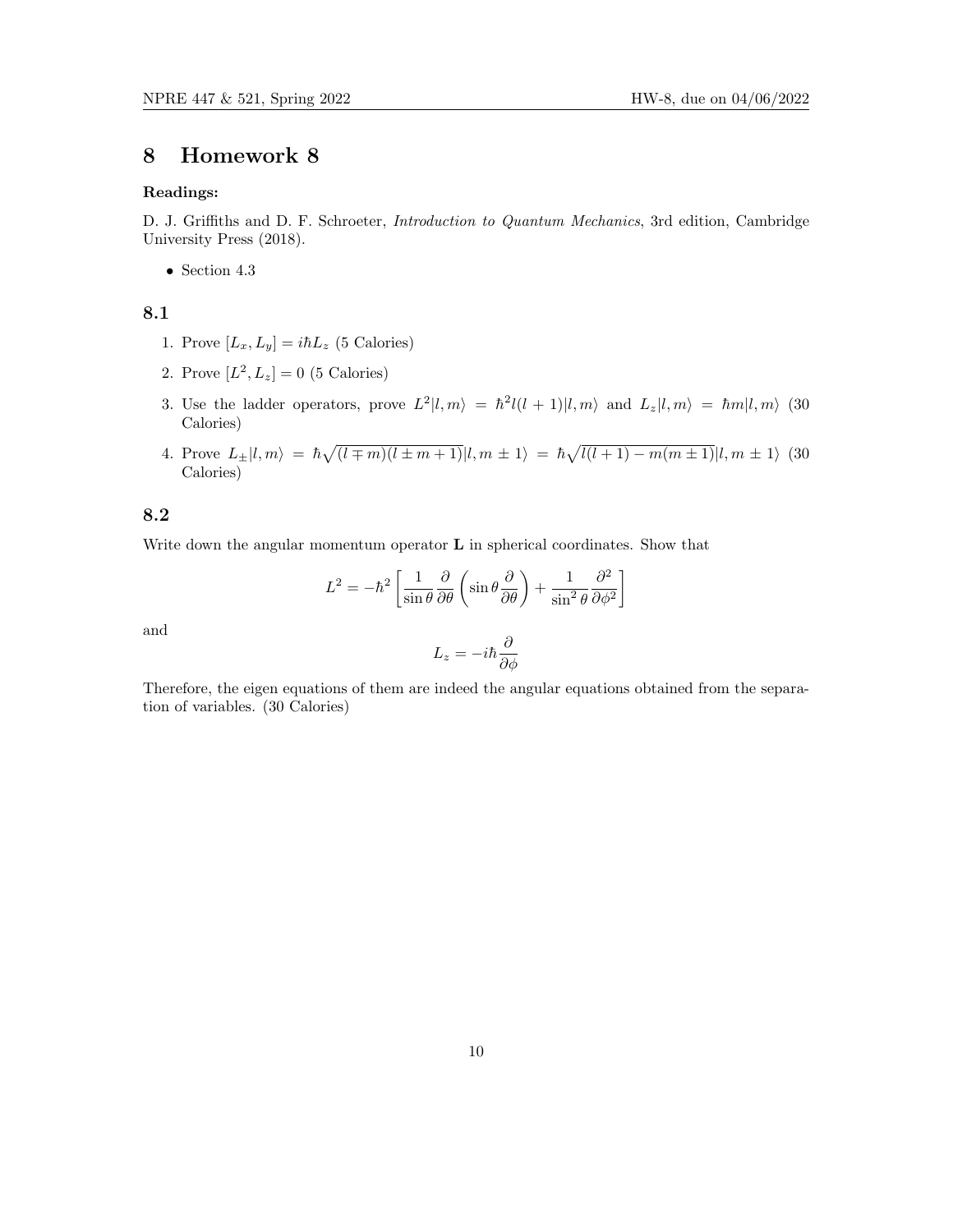.

### 9 Homework 9

#### Readings:

D. J. Griffiths and D. F. Schroeter, *Introduction to Quantum Mechanics*, 3rd edition, Cambridge University Press (2018).

• Section 4.4

#### 9.1 \*

Suppose a neutron (or an electron, or a proton) is in the spin state  $A\begin{pmatrix} i \\ 1 \end{pmatrix}$ 1

- 1. What is the normalization factor A? (5 Calories)
- 2. If we measure  $S_x$ , what values do we get? What is the probability of each value? (5 Calories)
- 3. If we measure  $S_y$ , what values do we get? What is the probability of each value? (5 Calories)
- 4. If we measure  $S_z$ , what values do we get? What is the probability of each value? (5 Calories)
- 5. What are the expectation values of  $\langle S_x \rangle$ ,  $\langle S_x^2 \rangle$ ,  $\langle S_y \rangle$ ,  $\langle S_y^2 \rangle$ ,  $\langle S_z \rangle$ , and  $\langle S_z^2 \rangle$ ? Verify the uncertainty relations. (20 Calories)

#### 9.2 \*

Consider a neutron in a uniform magnetic field along the z axis  $\mathbf{B} = B_0 \hat{z}$ .

- 1. If the initial state is  $|\psi(0)\rangle = \begin{pmatrix} \cos\frac{\alpha}{2} \\ \sin\frac{\alpha}{2} \end{pmatrix}$ ), where  $\alpha$  is a known constant, what is the time evolution of the state  $|\psi(t)\rangle$ ? (20 Calories)
- 2. What are the expectation values of  $\langle S_x \rangle$ ,  $\langle S_y \rangle$ , and  $\langle S_z \rangle$ ? Note that  $\omega = \gamma B_0$  is the Larmor frequency, where  $\gamma$  is the gyromagnetic ratio. (20 Calories)

#### 9.3 \*

Construct the spin matrices  $S_x$ ,  $S_y$ , and  $S_z$  for a particle with spin  $s = 1$  (for example, a deuteron). (30 Calories)

#### 9.4 \*

Consider the total spin angular momentum of two spin 1/2 particles, such as a neutron and a proton.

- 1. What are the singlet and triplet states? (10 Calories)
- 2. Show that  $|1, 1\rangle$  and  $|1, 0\rangle$  are eigen states of  $S_z$ . (10 Calories)
- 3. Show that  $|1,1\rangle$  and  $|1,0\rangle$  are eigen states of  $S^2$ . (10 Calories)
- 4. Apply  $S_-\neq 0$  |1, 1) to confirm you get  $\sqrt{2}\hbar |1,0\rangle$ . (10 Calories)
- 5. Apply  $S_-\neq 0$  (1, 0) to confirm you get  $\sqrt{2}\hbar|1,-1\rangle$ . (10 Calories)